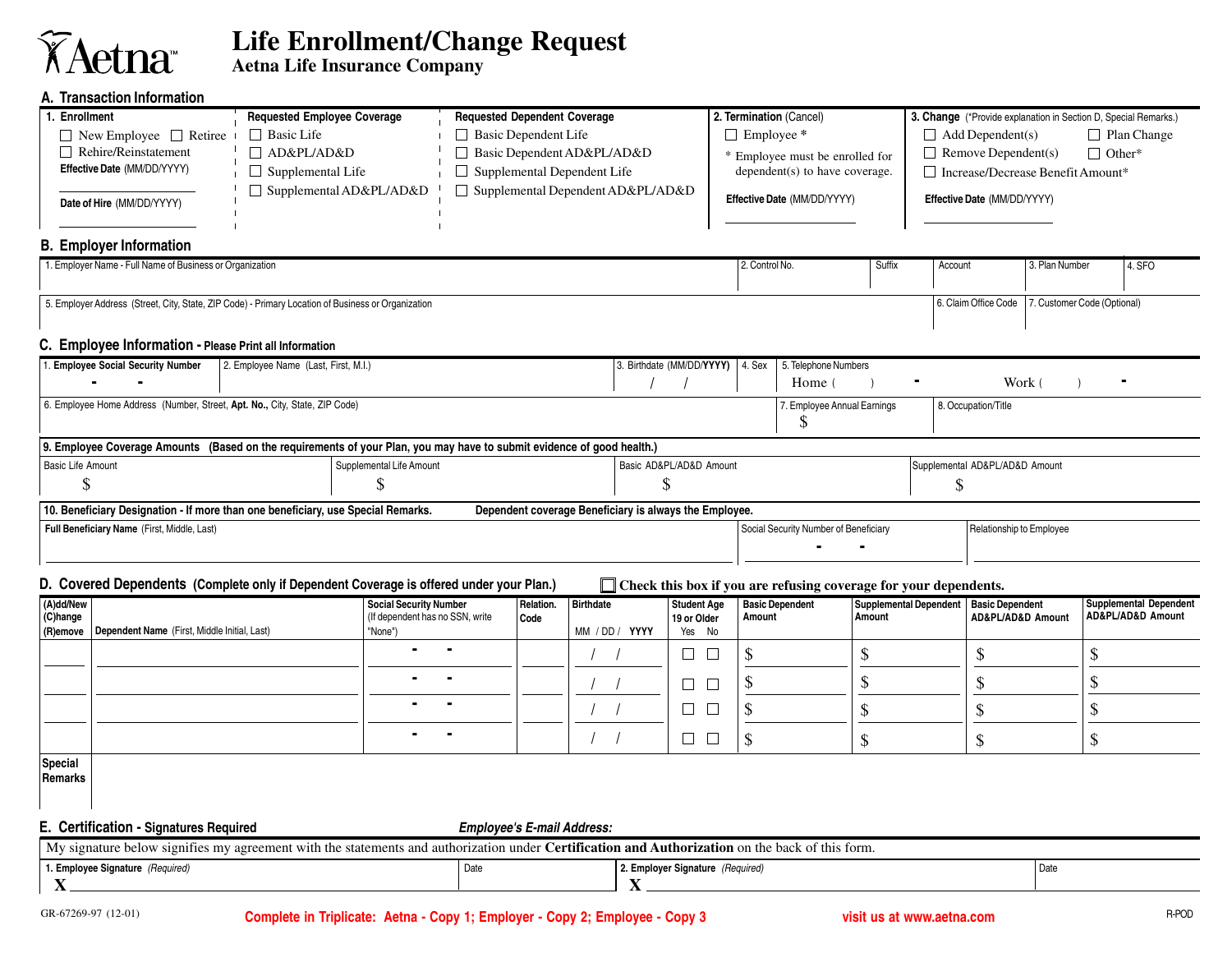## **Instructions - Instructions are provided only for those fields which are not self-explanatory or for which you may need additional information.**

| A. Transaction Information                                                                                                              | <b>To Enroll</b>                                                                                                                                                                                                                                                                                                                                                                                                                                                                          | To Terminate (Cancel)                                                                                                                                                                                                                                                                                                      |  |  |  |  |  |
|-----------------------------------------------------------------------------------------------------------------------------------------|-------------------------------------------------------------------------------------------------------------------------------------------------------------------------------------------------------------------------------------------------------------------------------------------------------------------------------------------------------------------------------------------------------------------------------------------------------------------------------------------|----------------------------------------------------------------------------------------------------------------------------------------------------------------------------------------------------------------------------------------------------------------------------------------------------------------------------|--|--|--|--|--|
| Make sure you complete the<br><b>Effective Date</b> in Section A                                                                        | • Complete <i>Effective Date</i> and <i>Date of Hire</i> in Section A -<br>Transaction Information.                                                                                                                                                                                                                                                                                                                                                                                       | • Complete <i>Effective Date</i> in Section A - Transaction Information,<br>Number 2 and check appropriate box.                                                                                                                                                                                                            |  |  |  |  |  |
| - Transaction Information.                                                                                                              | • Check the box(es) applicable to the benefit(s) you wish to enroll<br>for in Section A - Transaction Information, Number 1.                                                                                                                                                                                                                                                                                                                                                              | • Complete all blank fields in Section B - Employer Information and<br>Section C - Employee Information.<br>• Make sure you read Section E - Certification. Sign Name and Date.<br><b>To Change</b><br>• Complete <i>Effective Date</i> in Section A - Transaction Information,<br>Number 3 and check appropriate box(es). |  |  |  |  |  |
| Make sure you read<br>Section E. Sign name                                                                                              | • Complete all blank fields in Section B - Employer Information<br>and Section C - Employee Information.                                                                                                                                                                                                                                                                                                                                                                                  |                                                                                                                                                                                                                                                                                                                            |  |  |  |  |  |
| and date.                                                                                                                               | • Complete Section <b>D</b> - Covered Dependents for all dependents for<br>whom you are electing coverage. Complete ALL items for each<br>individual listed.                                                                                                                                                                                                                                                                                                                              |                                                                                                                                                                                                                                                                                                                            |  |  |  |  |  |
|                                                                                                                                         | • Make sure you read Section E - Certification. Sign Name and<br>Date.                                                                                                                                                                                                                                                                                                                                                                                                                    | • Complete blank fields in Section <b>B</b> - Employer Information (if<br>applicable).                                                                                                                                                                                                                                     |  |  |  |  |  |
|                                                                                                                                         |                                                                                                                                                                                                                                                                                                                                                                                                                                                                                           | • Complete Section C - Employee Information.                                                                                                                                                                                                                                                                               |  |  |  |  |  |
|                                                                                                                                         |                                                                                                                                                                                                                                                                                                                                                                                                                                                                                           | • Indicate change(s) in appropriate Section(s) $(B, C, D)$ and <i>circle</i> .                                                                                                                                                                                                                                             |  |  |  |  |  |
|                                                                                                                                         |                                                                                                                                                                                                                                                                                                                                                                                                                                                                                           | • Make sure you read Section E - Certification. Sign Name and Date.                                                                                                                                                                                                                                                        |  |  |  |  |  |
| The Servicing Field Office<br>(B4) and Claim Office Code<br>(B6) are assigned by Aetna.                                                 | B3. Plan Number - If this information is not preprinted, refer to the Plan Sheet to determine the correct Plan Number.<br>B7. Customer Code (Optional) - Provide an identifying Customer Code for the employee only if you had elected to provide this information.                                                                                                                                                                                                                       |                                                                                                                                                                                                                                                                                                                            |  |  |  |  |  |
| C. Employee Information<br>To be completed by the<br>Enrollee.                                                                          | C3. Birthdate - Date of birth should include four digit year of birth.<br>C9. Employee Coverage Amounts - Consult your Benefits Administrator to identify which earnings/insurance amounts need to be reported. Complete<br>the appropriate box and enter the rounded dollar amount.<br>Cl0. Beneficiary Designation - Full Beneficiary Name (First, Middle and Last), Social Security Number and relationship of the person to whom benefits<br>will be paid in the event of your death. |                                                                                                                                                                                                                                                                                                                            |  |  |  |  |  |
| <b>D. Covered Dependents</b>                                                                                                            | • Add/Change/Remove - Use "A", "C", or "R" to indicate whether you are adding, changing or removing coverage for an individual.                                                                                                                                                                                                                                                                                                                                                           |                                                                                                                                                                                                                                                                                                                            |  |  |  |  |  |
| To be completed by<br>Enrollee.                                                                                                         | • Name - This must be completed for all individuals for whom you are electing or changing coverage. Please complete ALL items in Section D for<br>each individual listed. Attach another form if you are requesting coverage for additional dependents.                                                                                                                                                                                                                                   |                                                                                                                                                                                                                                                                                                                            |  |  |  |  |  |
| List only those individuals<br>for whom you are electing/<br>changing coverage and<br>complete ALL items for<br>each individual listed. | • Relationship Code - Use ONLY: H=Husband, W=Wife, N=Divorced Spouse, S=Son, D=Daughter, Y=Sponsored Male, X=Sponsored Female. If the<br>dependent is NOT a biological or legally adopted child, please indicate relationship to employee in Special Remarks.<br>• Birthdate - Date of birth should include four digit year of birth.                                                                                                                                                     |                                                                                                                                                                                                                                                                                                                            |  |  |  |  |  |
|                                                                                                                                         | • Student Age 19 or Older - Defined as: Unmarried dependent child age 19 or older (refer to your Summary of Coverage), regularly attends school<br>and depends solely on the enrollee for support. Member Services may request that you provide proof from the educational institution.                                                                                                                                                                                                   |                                                                                                                                                                                                                                                                                                                            |  |  |  |  |  |
|                                                                                                                                         | • Insurance Amounts - Consult your Benefits Administrator to identify which insurance amounts need to be reported. Complete the appropriate<br>box(es).                                                                                                                                                                                                                                                                                                                                   |                                                                                                                                                                                                                                                                                                                            |  |  |  |  |  |
| E. Certification                                                                                                                        | • Read the information contained above the space provided for your signature in Section E and the information on the back of the form.                                                                                                                                                                                                                                                                                                                                                    |                                                                                                                                                                                                                                                                                                                            |  |  |  |  |  |
| Signature Required                                                                                                                      | Sign and date the form.                                                                                                                                                                                                                                                                                                                                                                                                                                                                   |                                                                                                                                                                                                                                                                                                                            |  |  |  |  |  |